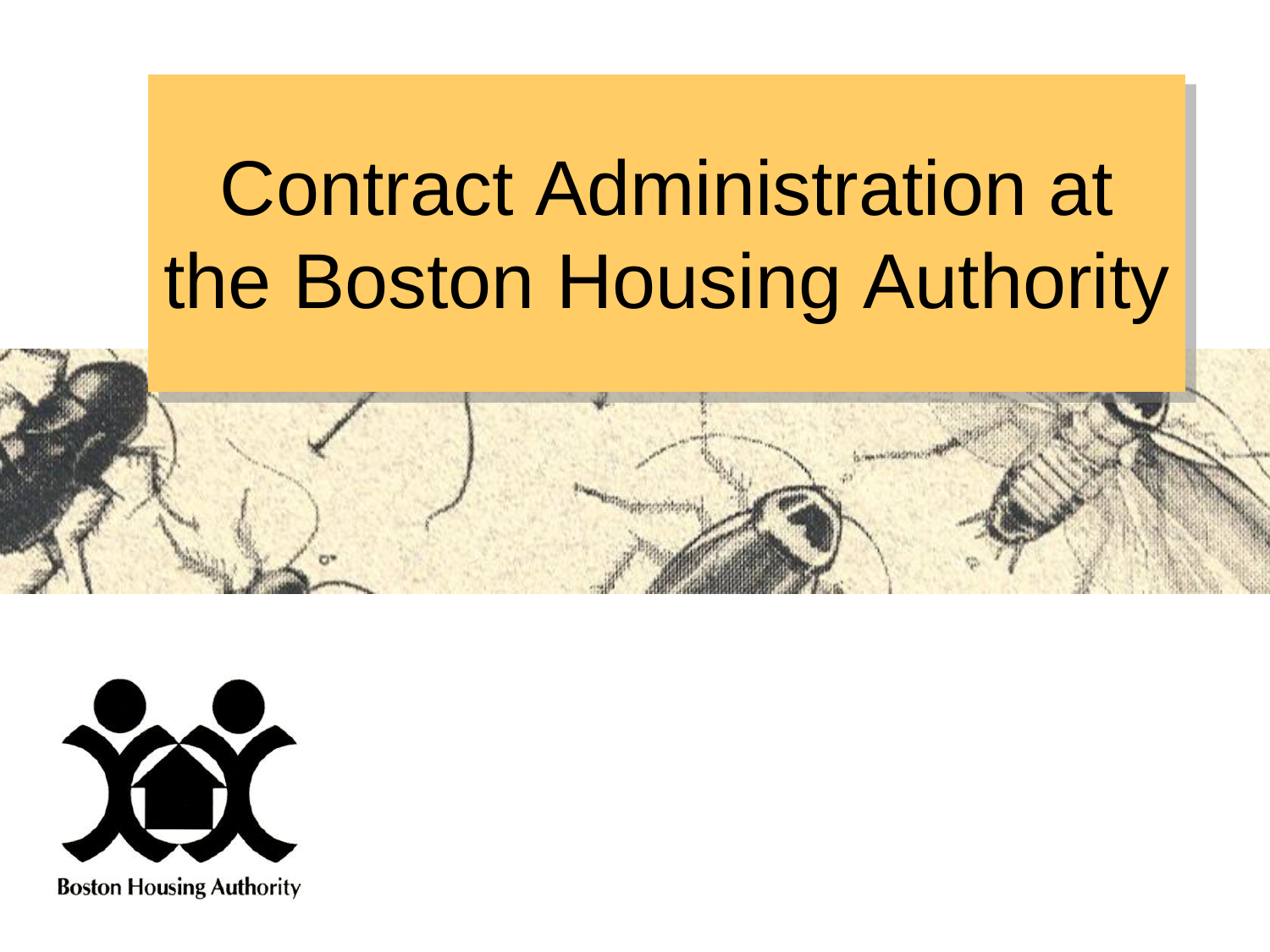- Prepare request for quotation (est. due date and time – approx. 2 weeks)
- Choose 3 vendors
- Host a site visit
- Accept bids
- Award Contract sign MOU
- Set up Community Meeting
- Initial Inspection and develop Focus List
- IPM Service
- Quality Assurance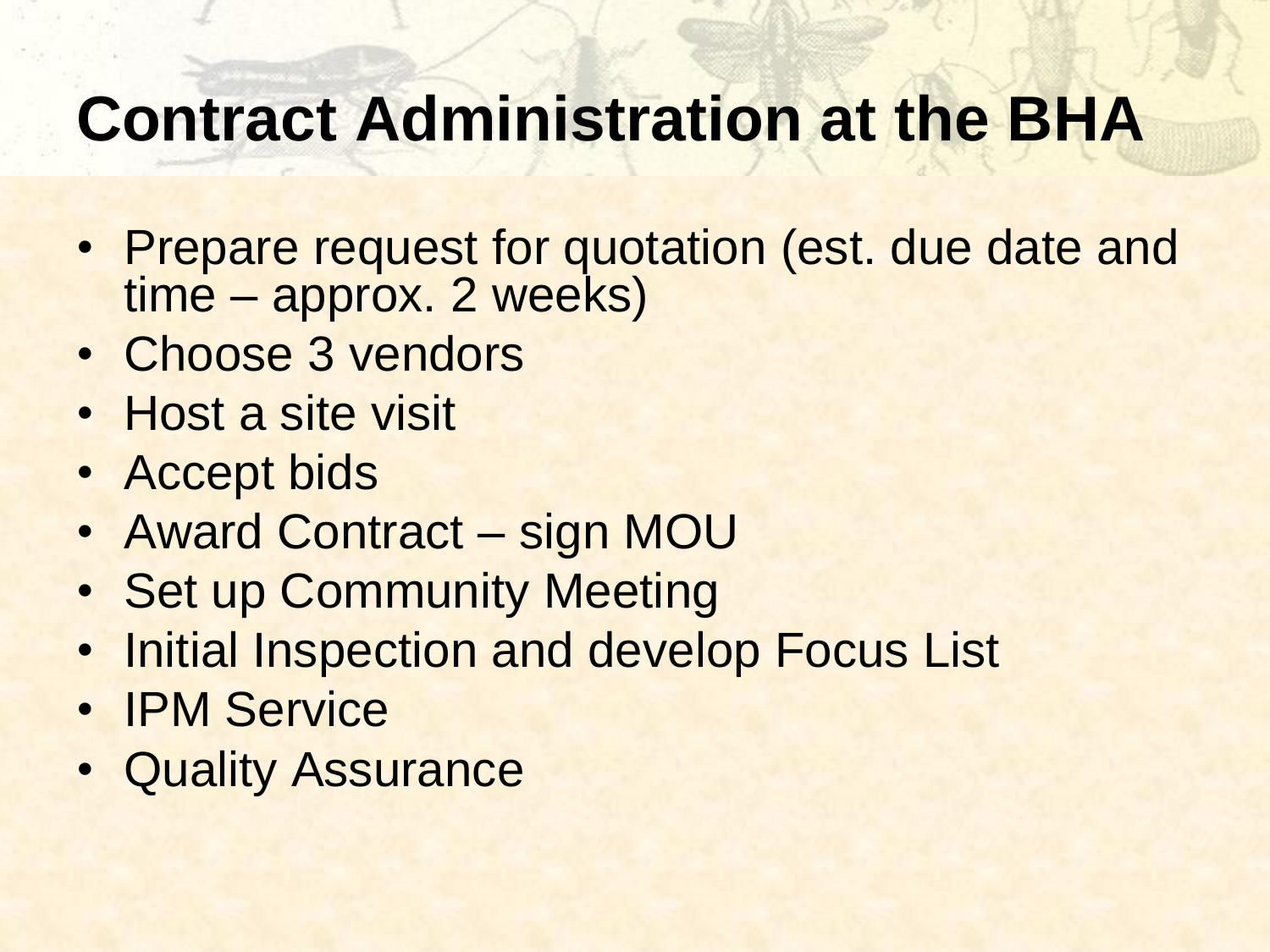#### Reasons to use FAC50:

- If contract value is over \$25,000 required to go to public bid or to use state vendor list (seek 3 written bids).
- For those that are under \$25,000 still need to seek 3 written bids (BHA policy if over \$1000). Can use any vendor that performs IPM.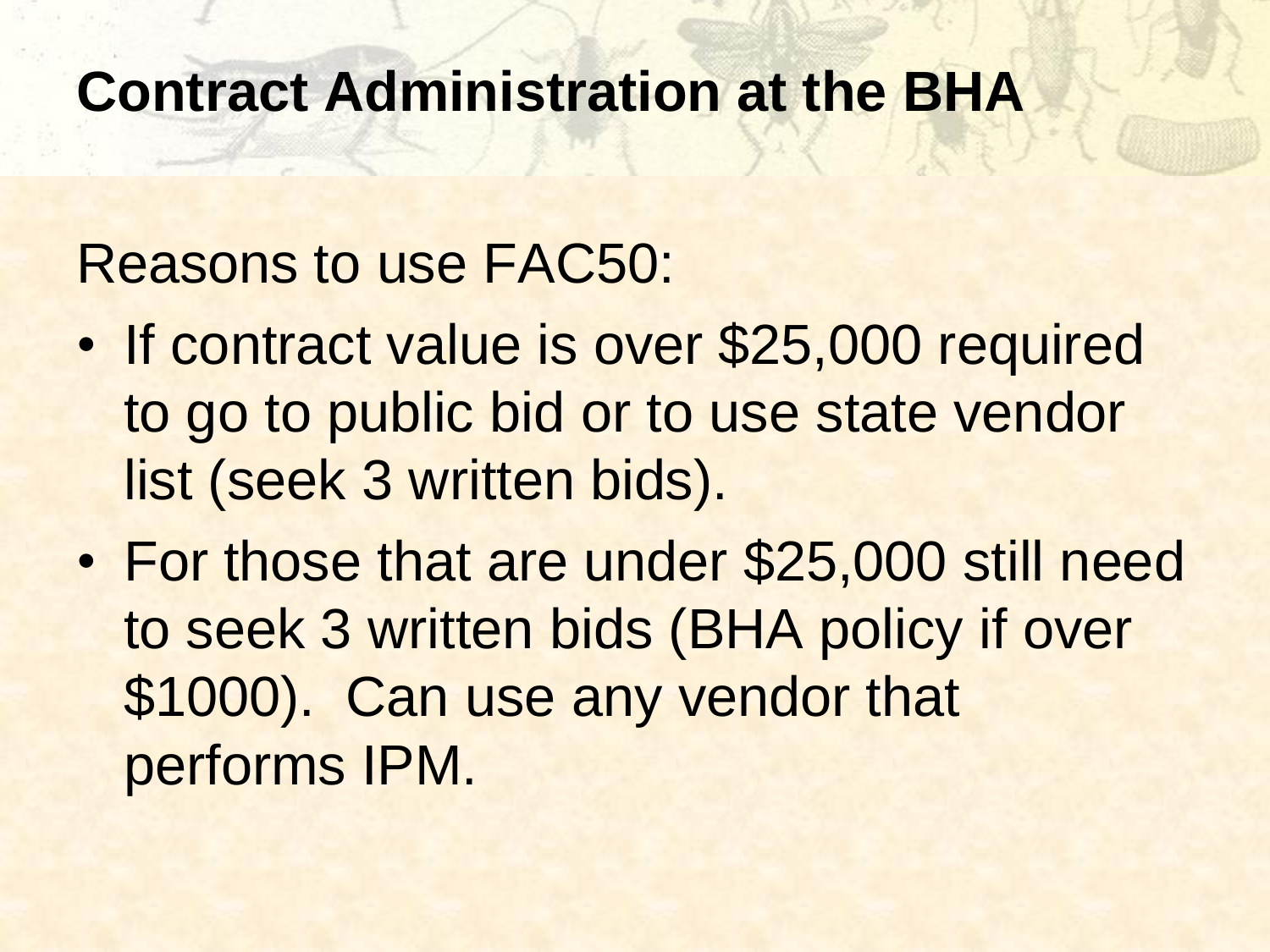#### Quotation Sheet:

- 3 kinds: weekly, bi-weekly, and monthly
- Number of units at site
- Number of focus units from previous contracts
- Number of weeks of inspection (est. 22/units/day)
- Number of weeks remaining in fiscal year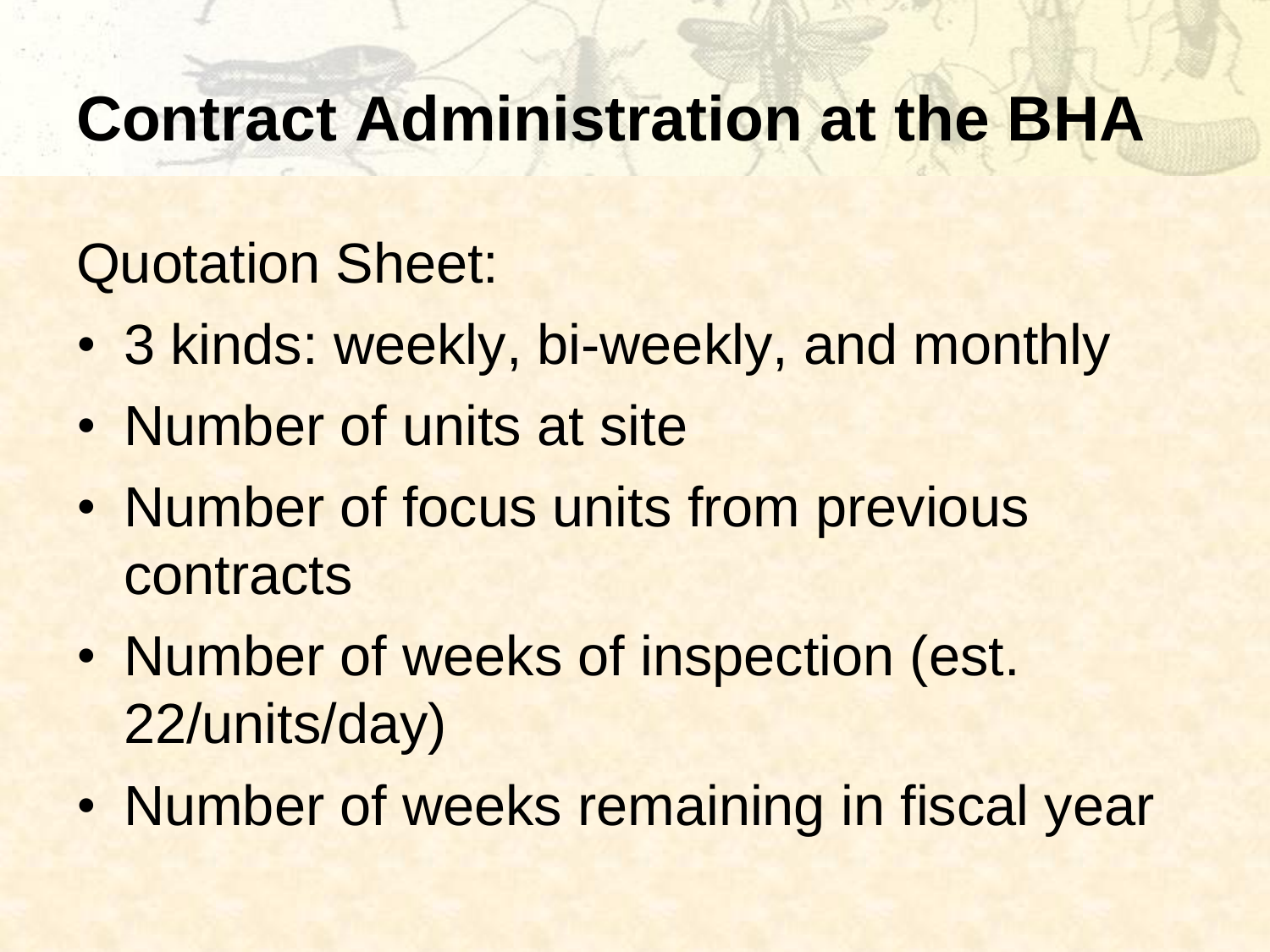#### http://www.comm-pass.com

|                                                                                                                                                                                     |                                                                                | https://www.ebidsourcing.com/displayPublicContSummVendorList.do?menu_id=2.4.1.1.1.1.5&docId=113672&org.apa V |                   |               |                             | $+$            | $\times$<br>Google                                                                                                                                          | - م |
|-------------------------------------------------------------------------------------------------------------------------------------------------------------------------------------|--------------------------------------------------------------------------------|--------------------------------------------------------------------------------------------------------------|-------------------|---------------|-----------------------------|----------------|-------------------------------------------------------------------------------------------------------------------------------------------------------------|-----|
| ं- Vendor(s)                                                                                                                                                                        |                                                                                |                                                                                                              |                   |               |                             |                | ■ · ② Page · ① Tools ·<br>$\circ$ + 6 +                                                                                                                     |     |
| Document Number: FAC50 Issued By: Operational Services Division / Infrastructure and Support Procurements<br>Summary<br>Rules<br>lssuer(s)<br>16 items found, displaying all items. | Forms & Terms                                                                  | Vendor(s)<br>Updates                                                                                         | Other Information |               |                             |                | ro maan c'avvara<br>particular Solicitation,<br>Contract, or Bidder Forum,<br>contact the person listed on<br>the Issuer tab within the<br>specific record. |     |
| Vendor Name                                                                                                                                                                         | Programs                                                                       | Comments                                                                                                     | Active?           | Vendor Code 1 | Vendor<br>Code <sub>2</sub> | View           | Please note that all                                                                                                                                        |     |
| Pest End, Inc.                                                                                                                                                                      | 画目③〆                                                                           | Regional: Boston                                                                                             | <b>Yes</b>        | VC6000164470  |                             | $G\rightarrow$ | information and file<br>attachments contained in                                                                                                            |     |
| A-1 Exterminators                                                                                                                                                                   | 画(*) /                                                                         | Regional: Worcester, Boston,<br>New Bedford                                                                  | <b>Yes</b>        | VC6000160929  |                             | G              | each tab of any Comm-PASS<br>record are hereby<br>incorporated by reference                                                                                 |     |
| Accurate Termite & Pest Control<br>Co., Inc.                                                                                                                                        | 画③〆                                                                            | Regional: Springfield                                                                                        | <b>Yes</b>        | VC6000190113  |                             | G              | into the Solicitation, Bidders'<br>Conference (Forum), and<br>resulting Contract, if any, of                                                                |     |
| <b>Braman Chemical Enterprises</b>                                                                                                                                                  | $\lim_{n\to\infty}$ (%) $\mathcal{M}$                                          | Regional: Pittsfield, Springfield,<br>Worcester, Boston                                                      | <b>Yes</b>        | VC6000174307  |                             | G              | that record.                                                                                                                                                |     |
| F & W Pest Control Inc.                                                                                                                                                             | 画(等) 〆                                                                         | Regional: Worcester, Boston                                                                                  | <b>Yes</b>        | VC6000166048  |                             | G              | It is the responsibility of<br>every bidder to check                                                                                                        |     |
| Flynn Pest Control Inc                                                                                                                                                              | 画(*) /                                                                         | Statewide                                                                                                    | <b>Yes</b>        | VC6000173229  |                             | G              | Comm-PASS for both:                                                                                                                                         |     |
| MD Weaver Corporation                                                                                                                                                               | 画(等) 〆                                                                         | Statewide                                                                                                    | <b>Yes</b>        | VC6000184125  |                             | $G\rightarrow$ | Any addenda or<br>modifications to a                                                                                                                        |     |
| <b>Mass Pest Elimination</b>                                                                                                                                                        | 画⑤〆                                                                            | Statewide                                                                                                    | <b>Yes</b>        | VC6000177083  |                             | G              | Solicitation for which they<br>intend to bid by monitoring                                                                                                  |     |
| Minuteman Pest Control Co. Inc.                                                                                                                                                     | $\mathbb{H}(\mathbb{C})$ N                                                     | Regional: Pittsfield, Springfield                                                                            | <b>Yes</b>        | VC6000164158  |                             | G              | the "Last Change" field on<br>the Solicitation's summary                                                                                                    |     |
| New Tech Pest Control Co., Inc.                                                                                                                                                     | 画(等) が                                                                         | Regional: Boston                                                                                             | <b>Yes</b>        | VC6000174015  |                             | $G\rightarrow$ | page to ensure that they<br>have the most recent                                                                                                            |     |
| Orkin                                                                                                                                                                               | 画(等) 〆                                                                         | Statewide                                                                                                    | <b>Yes</b>        | VC6000255683  |                             | $G\rightarrow$ | Solicitation files; and,                                                                                                                                    |     |
| P. Clancy & Sons                                                                                                                                                                    | $\overline{\text{min}}$ $\left(\frac{\text{w}}{\text{w}}\right)$ $\mathcal{N}$ | Regional: Boston, New Bedford                                                                                | <b>Yes</b>        | VC6000169419  |                             | G              | Any Bidder Forum<br>records related to a                                                                                                                    |     |
| Ransford Pest Control, Inc.                                                                                                                                                         | 画⑤〆                                                                            | Regional: Pittsfield                                                                                         | <b>Yes</b>        | VC6000156782  |                             | $G\rightarrow$ | Solicitation for which they<br>intend to bid by using the                                                                                                   |     |
| Waltham Pest Control Company, Inc.                                                                                                                                                  | 画⑤〆                                                                            | Statewide                                                                                                    | Yes               | VC6000182630  |                             | G              | Search for Bidders' Forum<br>function on the Conduct<br>Business menu to ensure                                                                             |     |
| Waltham Services, Inc.                                                                                                                                                              | $H_1(\tilde{V})$ $\mathcal{N}$                                                 | Statewide                                                                                                    | <b>Yes</b>        | VC6000156389  |                             | G              | that they have access to<br>information regarding                                                                                                           |     |
| Watch All, Inc.                                                                                                                                                                     | $\mu$ His $(S)$ N                                                              | Statewide                                                                                                    | Yes.              | VC6000166945  |                             | $G\rightarrow$ | physical bidders'<br>conferences, functionality                                                                                                             |     |

**A** start

としかほく  $D$   $\sqrt{v}$   $\approx$   $\sqrt{2}$  10:28 AM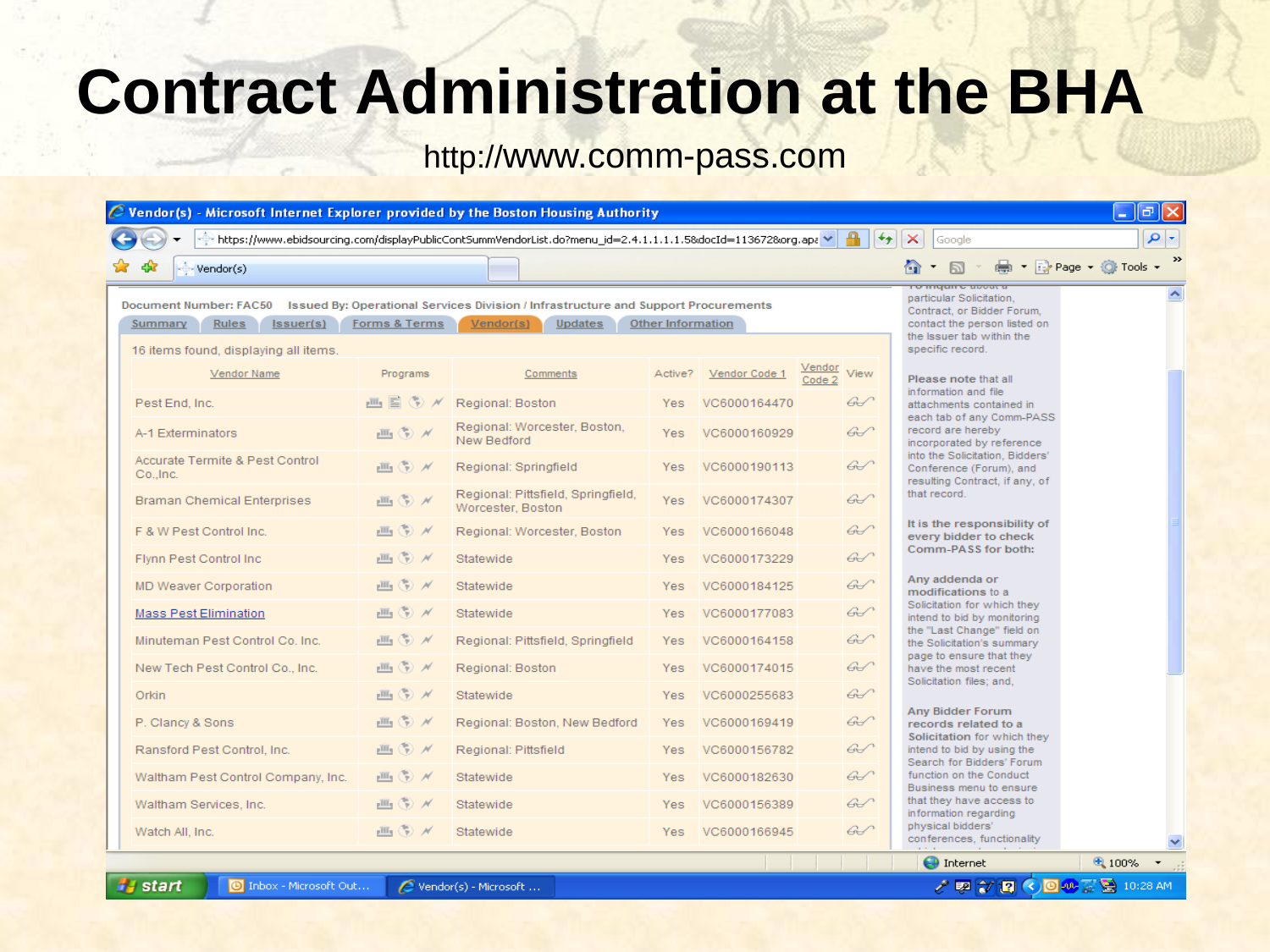### Site Visit:

- Prior to the bid due date, the manager must host a site visit for all contractors at the same time.
- Contractors will want to see a sampling of units and common areas so must be prepared.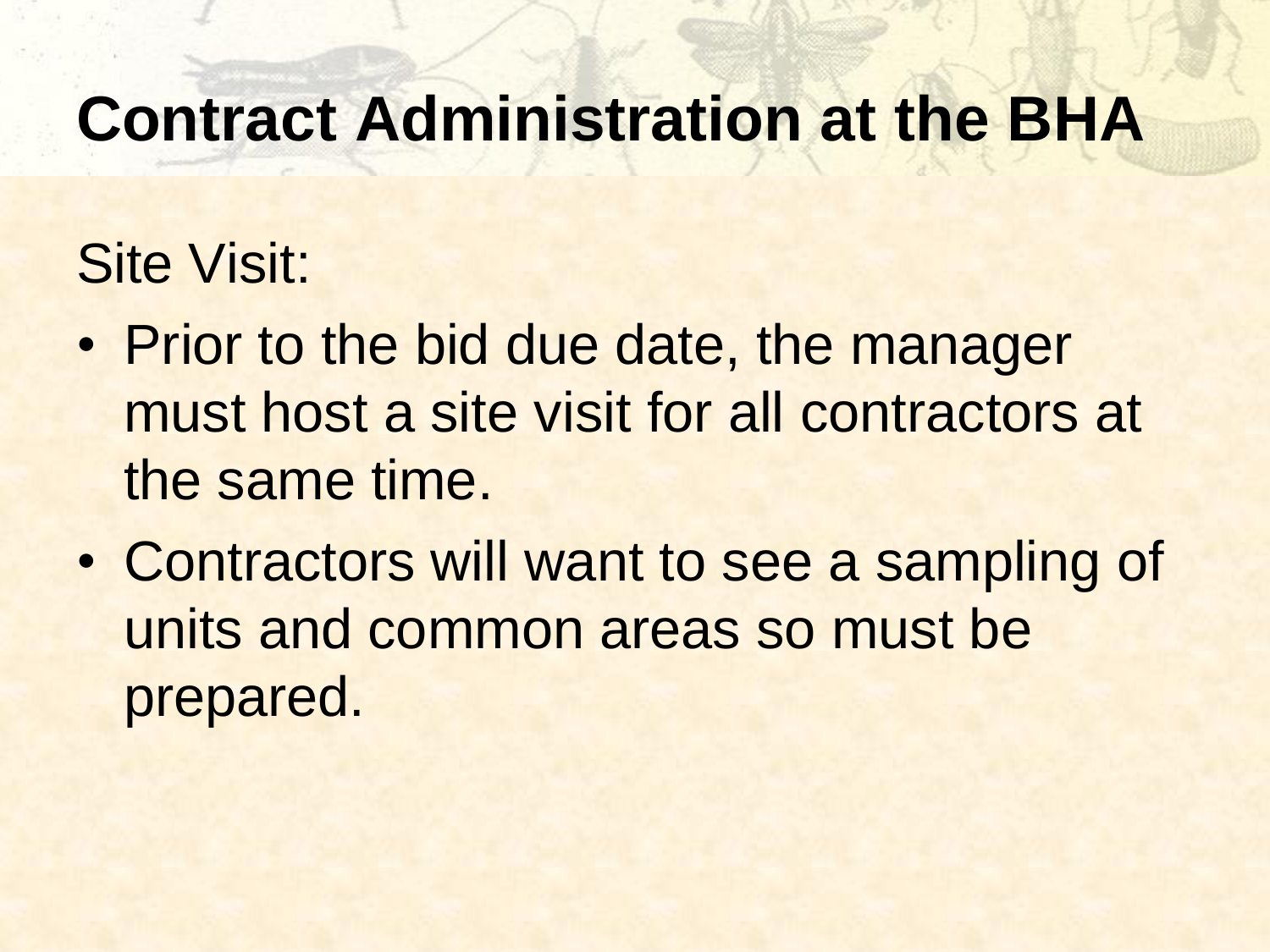- **MOU Parties.** The parties of this agreement are **[Department Name]**, thereafter referred to as "Eligible Entity" and **[Contractor Name]**, thereafter referred to as "Contractor."
- **Eligible Entity Responsibilities.** The Eligible Entity, commits to the following:
	- Set a goal of reducing the use of pesticides through effective implementation of integrated pest management (IPM);
	- Follow facility management, waste management, food service and other recommendations provided by the Contractor in the IPM plan, service reports or other documentation;
	- Enter any facility maintenance and other relevant recommendations provided in the IPM plan, service reports or other documentation into the CAMIS PM system (for state facilities) or other project/facility management system for implementation;
	- Pay the Contractor for emergency services that resulted from the Eligible Entity's delay in implementing, incomplete implementation or failure to implement the Contractor's facility management, waste management or other advice mentioned above;
	- Actively disseminate IPM information among facility occupants. Require staff and other facility occupants to attend the Contractor's annual IPM training as well as any other trainings provided by the Contractor;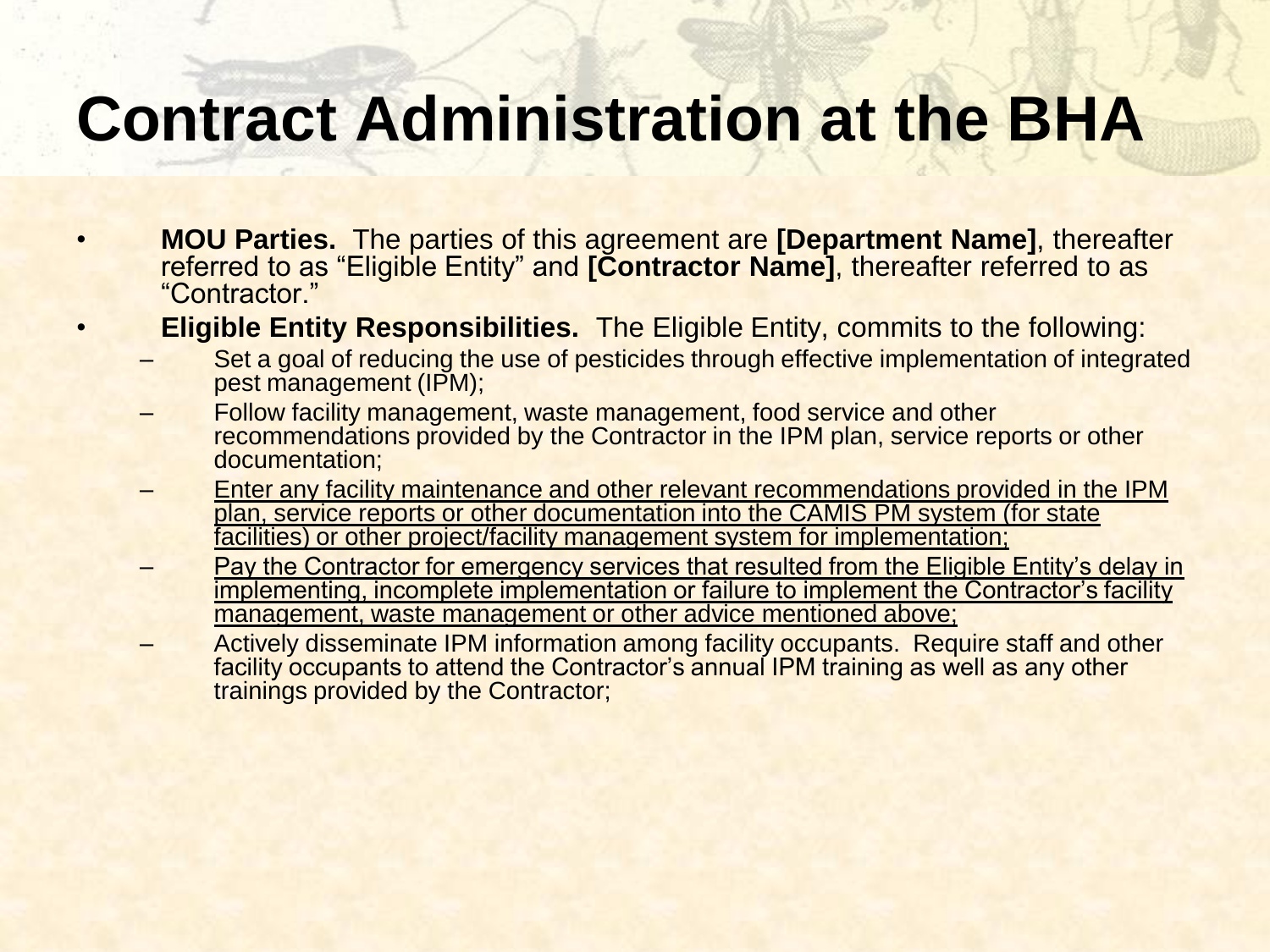- **Contractor Responsibilities.** The Contractor commits to the following:
	- Following the specifications of the FAC50 RFR as well as all applicable laws and regulations;
	- Conduct an annual IPM training and additional training on an as-needed basis free of charge.
	- Provide the facility with written recommendations for facility management, waste management, food service and other areas of operations as part of the IPM plan, service reports and other documentation;
	- Provide emergency services free of charge unless the need for emergency services is a result of the Eligible Entity's delay in implementing, incomplete implementation or failure to implement the Contractor's facility management, waste management or other advice mentioned above.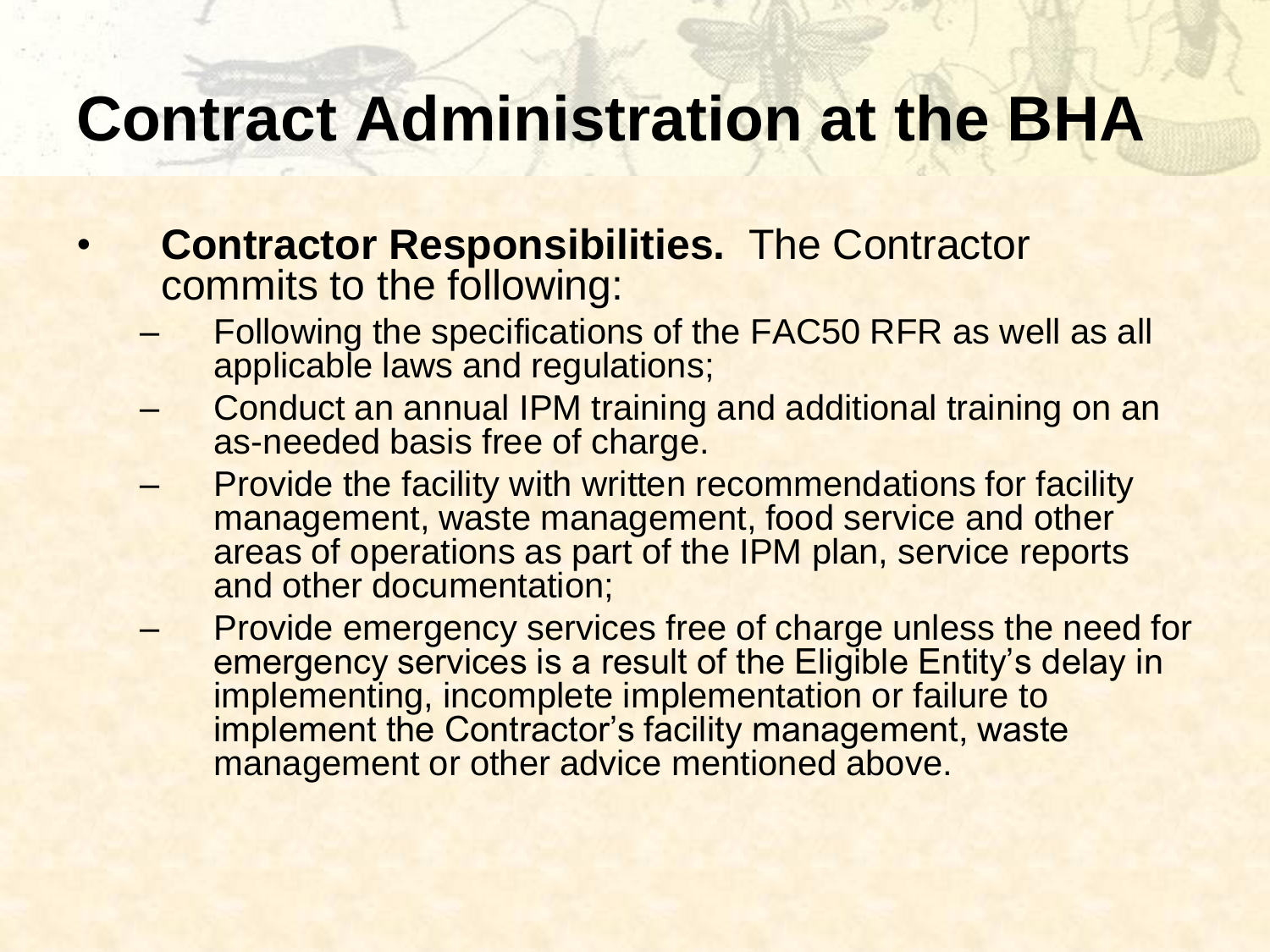• **Relevant Eligible Entity Contacts [Must be completed by the Eligible Entity].** The Eligible Entity provides the Contractor with the following contact information for relevant personnel and/or contractors to assist in implementing IPM measures:

- **Main Contact**
- Name:
- Phone:
- Email:
- **Facility Management / Maintenance** 
	- Name:
	- Company:
	- Phone:
	- Email:
	- Custodial Services
		- Name: Site Manager
		- **Company: Boston Housing Authority**
		- Phone:
		- Email:
	- Waste management
	- Name: City of Boston Sanitation
	- Company:
	- Phone: (617) 635-7573
	- Email:
	- **Security** 
		- Name: Public Safety Department
		- Company: Boston Housing Authority
		- Phone: (617) 988-5300 For Urgent Matters (617) 423-9676
		- Email: Stephen.melia@bostonhousing.org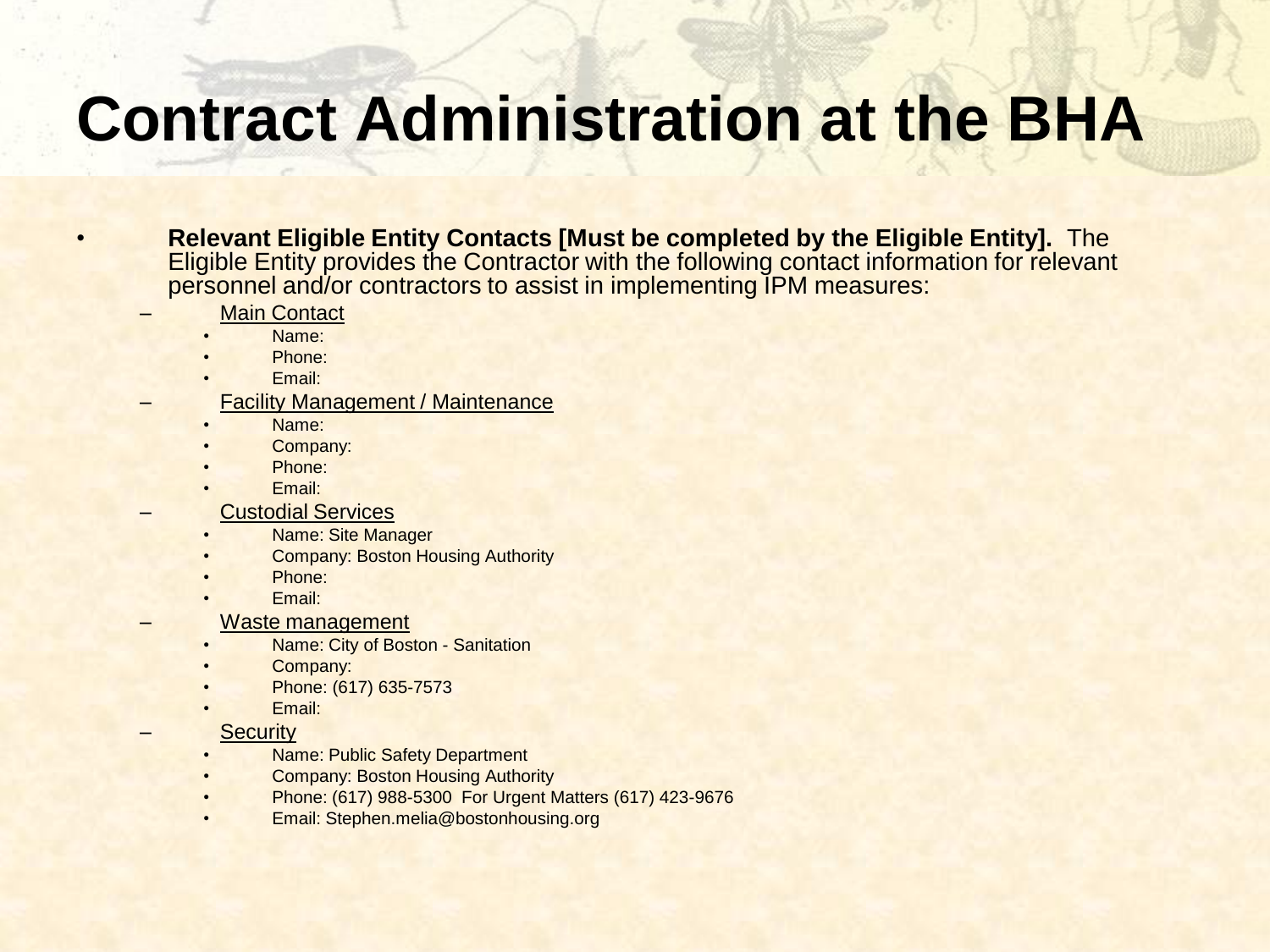- **Elevation of Issues .** If a serious maintenance, waste management or other issue that presents a significant risk of affecting a pest population arises and is not resolved by the Eligible Entity within three months after it was brought up in writing, the Contractor will inform the Eligible Entity's Chief Fiscal Officer (CFO) of this fact **[Must be completed by the Eligible Entity]**:
	- Name: Assistant Director of Property Management (ADPM)
	- Phone:
	- Email: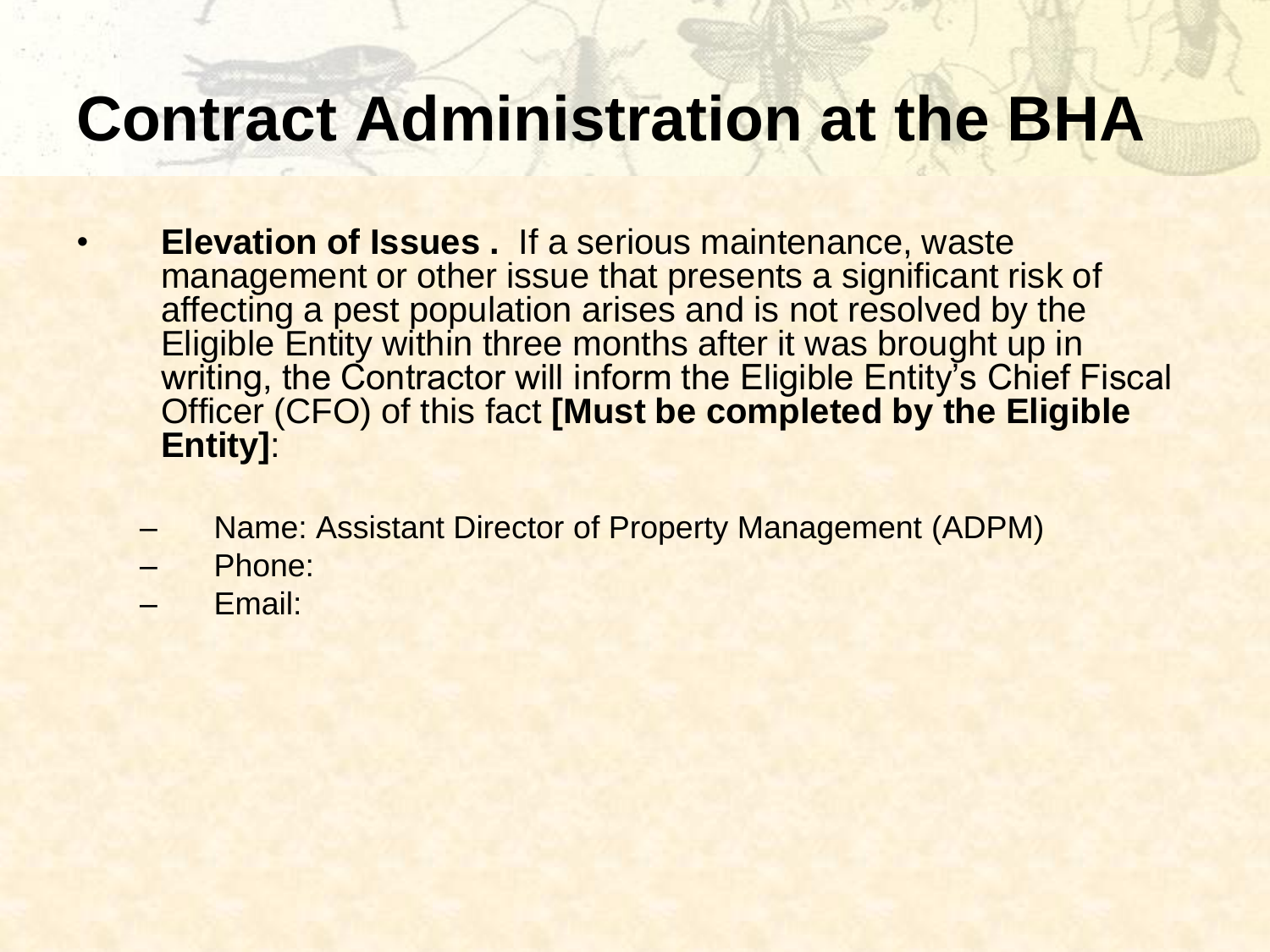- In the event that the issue is still not addressed, the Contractor will contact the Operational Services Division (OSD):
- Name: Dmitriy Nikolayev
- Phone: 617-720-3351
- Email: [Dmitriy.Nikolayev@state.ma.us](mailto:Dmitriy.Nikolayev@state.ma.us)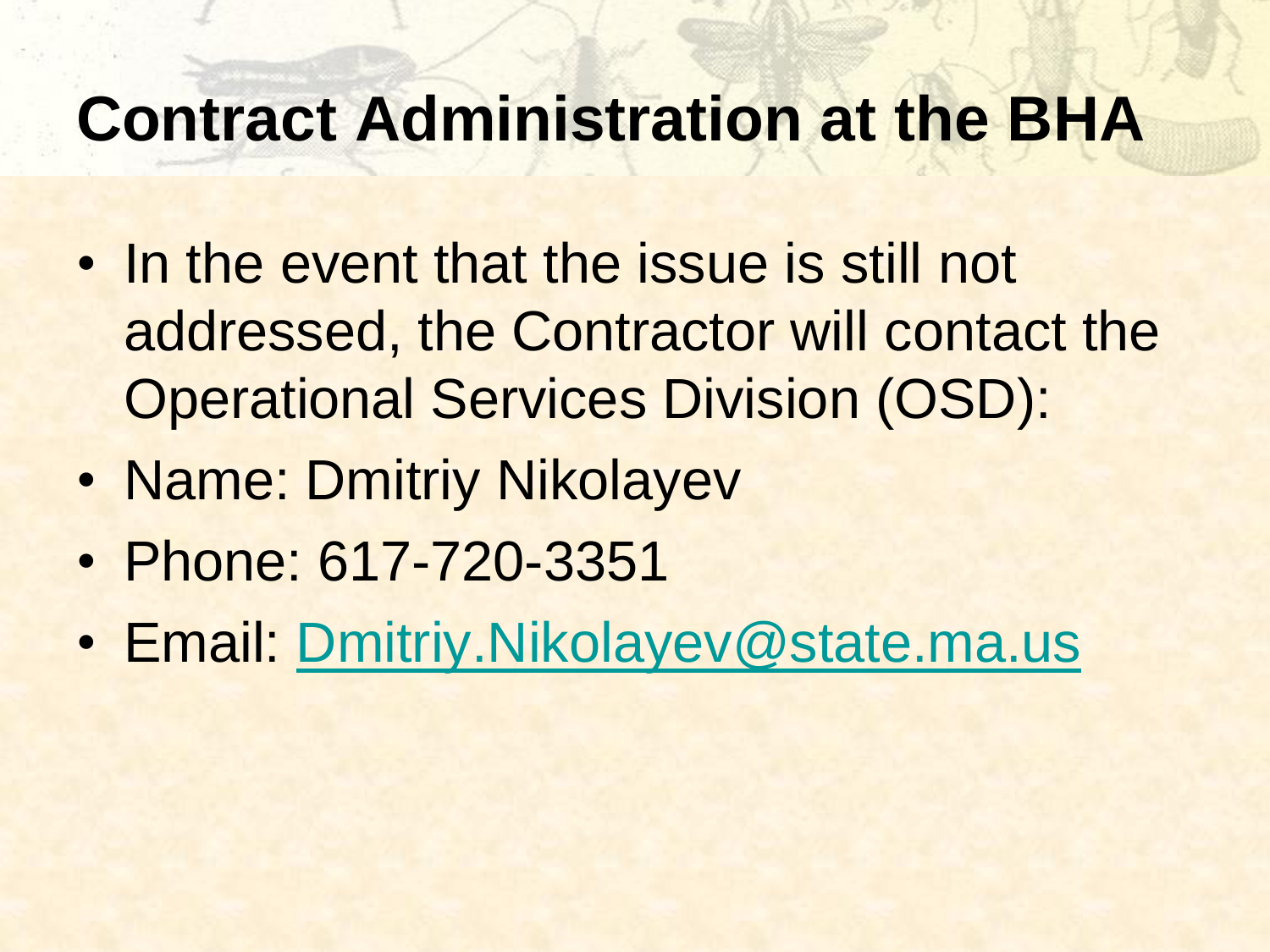#### **Authorized Officer of the Eligible Entity**

| Name:            |                   |
|------------------|-------------------|
| <b>Signature</b> |                   |
|                  | Administrator/CEO |
| Date:            |                   |

#### **Authorized Officer of the Contractor**

| Name:     |  |
|-----------|--|
| Signature |  |
| Date:     |  |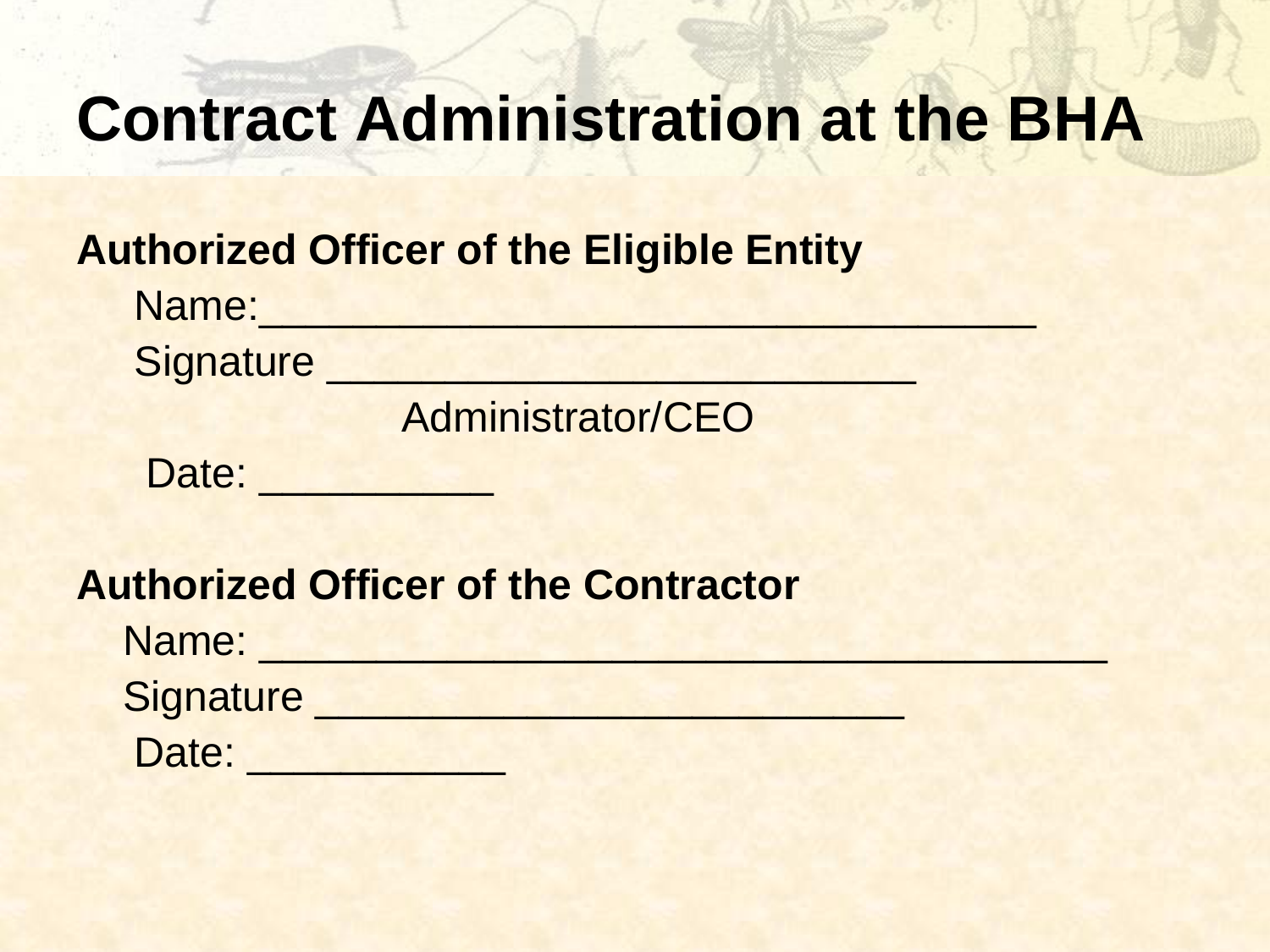- Community Meeting outline roles, timeline, discuss preparation
	- Manager
	- Pest Control Company and Tenant **Coordinator**
	- Task Force/ Residents need to do outreach, may need interpreters
- Periodic meetings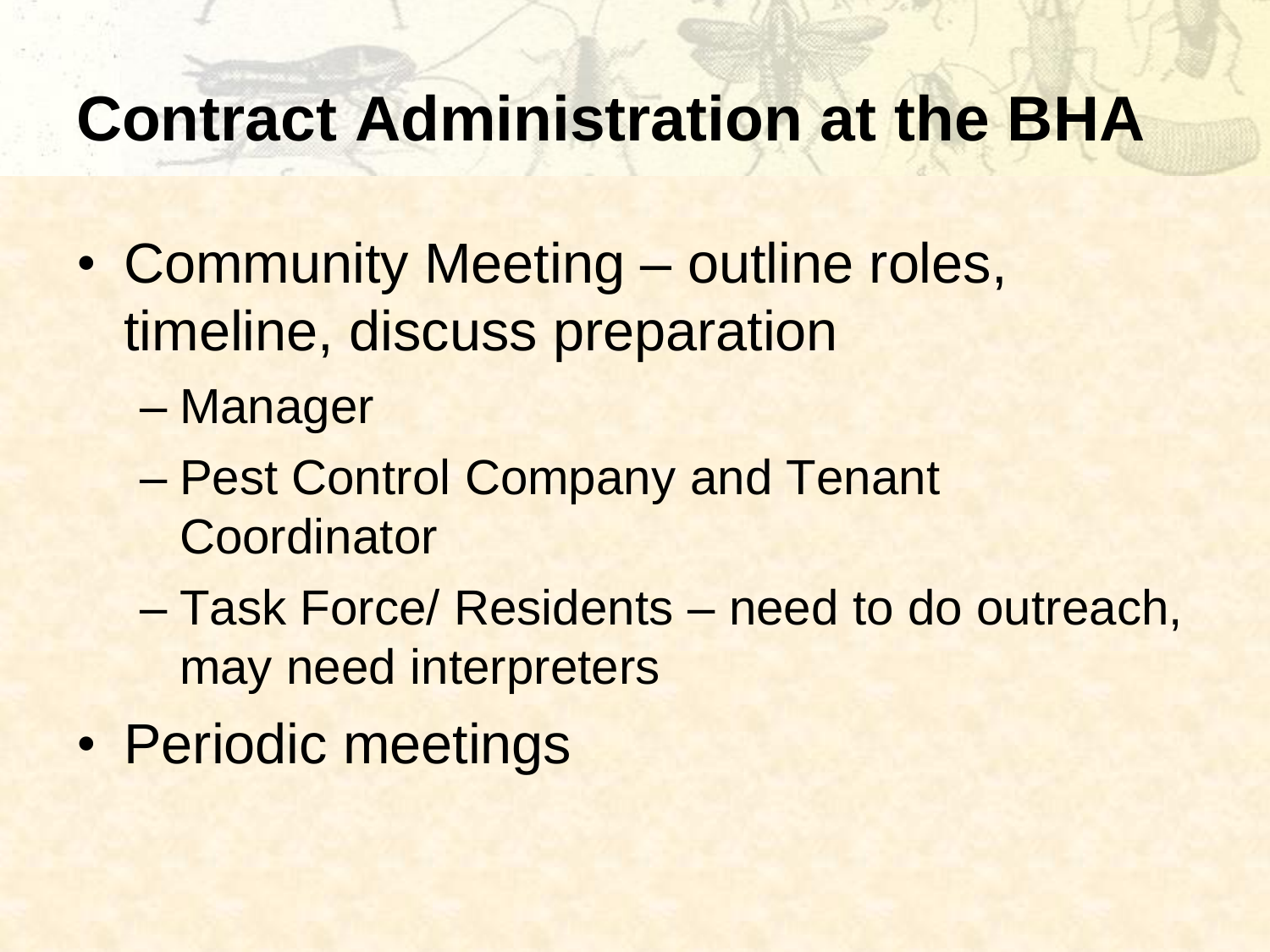#### Tenant Coordinator:

- Everybody needs to have a tenant coordinator – provide access.
- Contact John Kane for list of trained tenants
- Semi-annual trainings offered
- Try to strengthen the educational aspect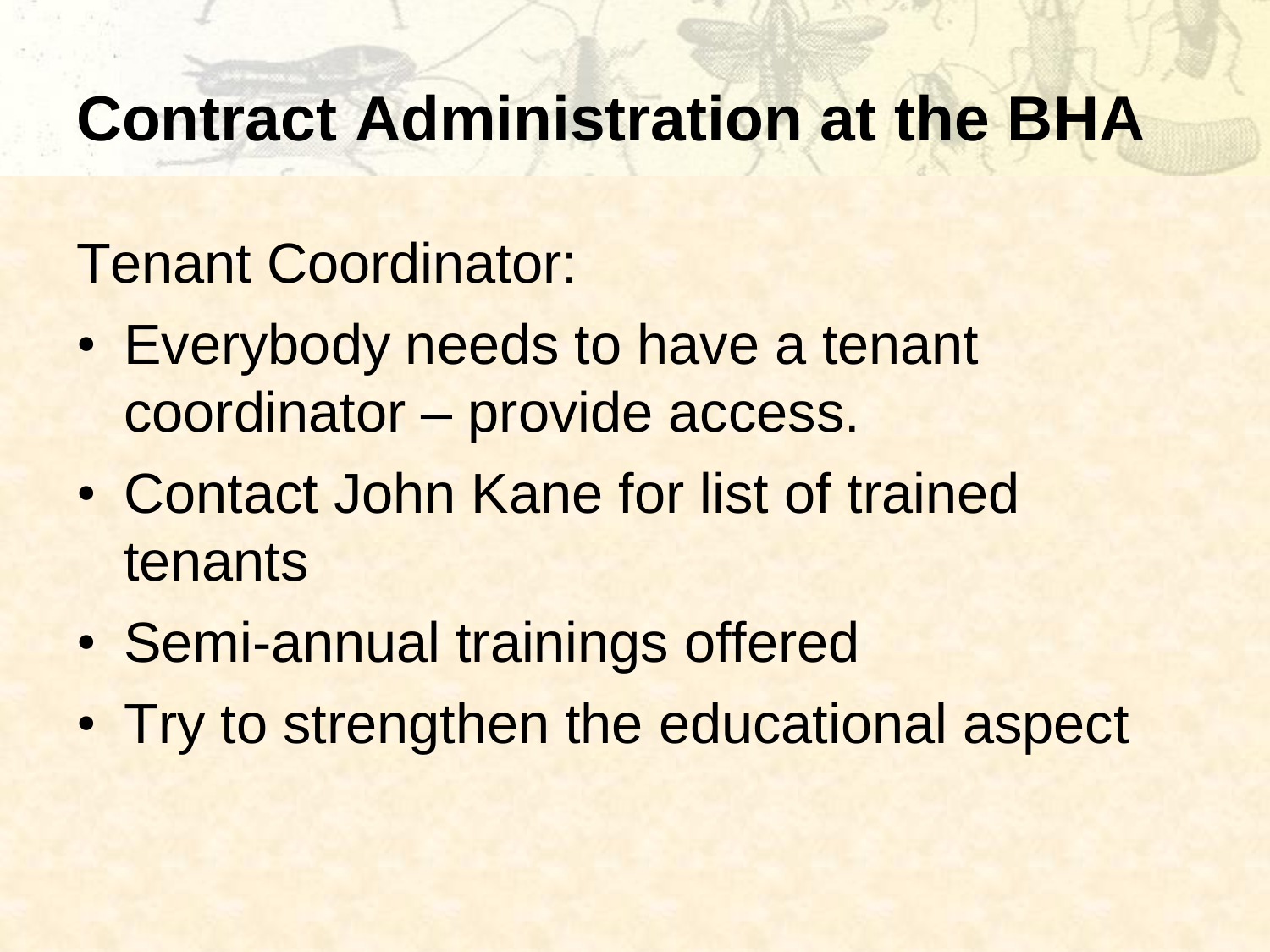Inspection: Did Contractor do thorough inspection – all rooms? Flashlight?

- Talk with tenant coordinator, residents, and staff
- Accompany pest control technician
- Are spec's being followed? Exclusion, vacuuming, treatment and reporting
- Review documentation
- Do own inspection of a sample (LUI)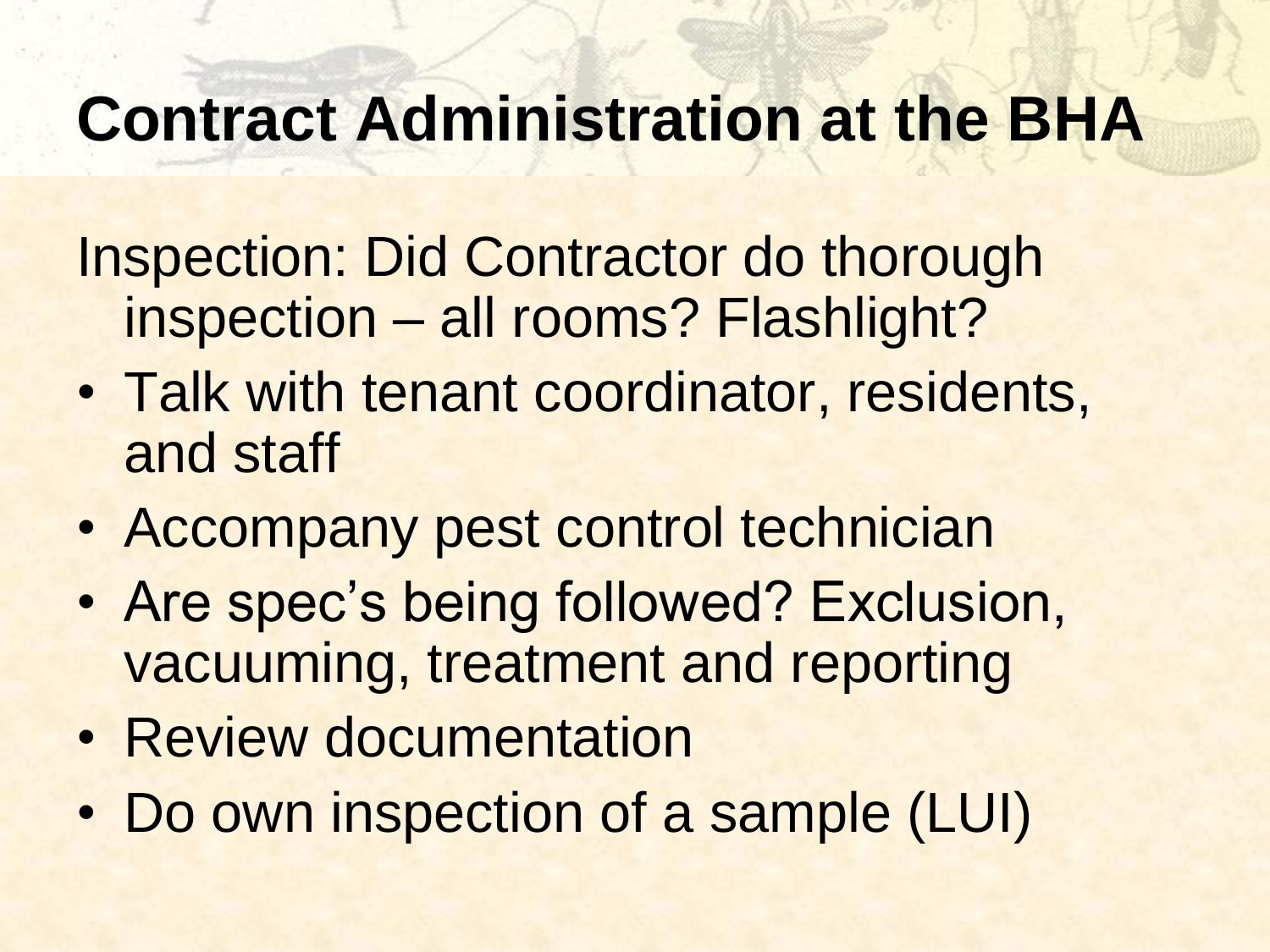#### Documentation:

- Is it accurate, thorough, legible?
- What follow-up is necessary PC a resident, enforce lease, initiate a work order, find supportive services?
- May need to fine a family that is not prepared – compromises service effectiveness.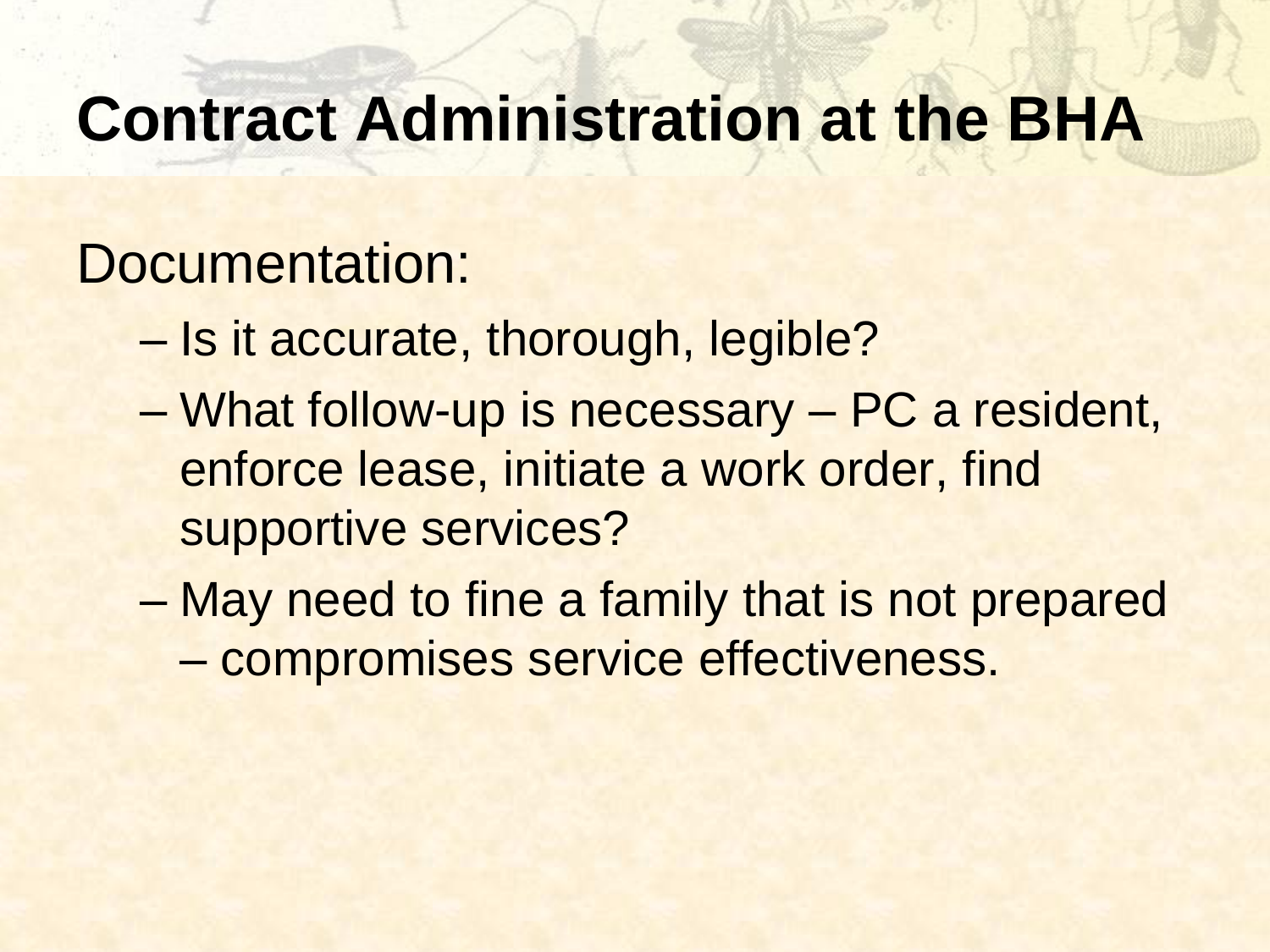Quality Assessment: things to look for

- Recommend go with or follow technician a couple times a year.
- Are they following scope of work?
- Are they doing thorough exclusion?
- Are they reporting maintenance issues beyond their capability?
- Did the technician clean up dead pests and droppings?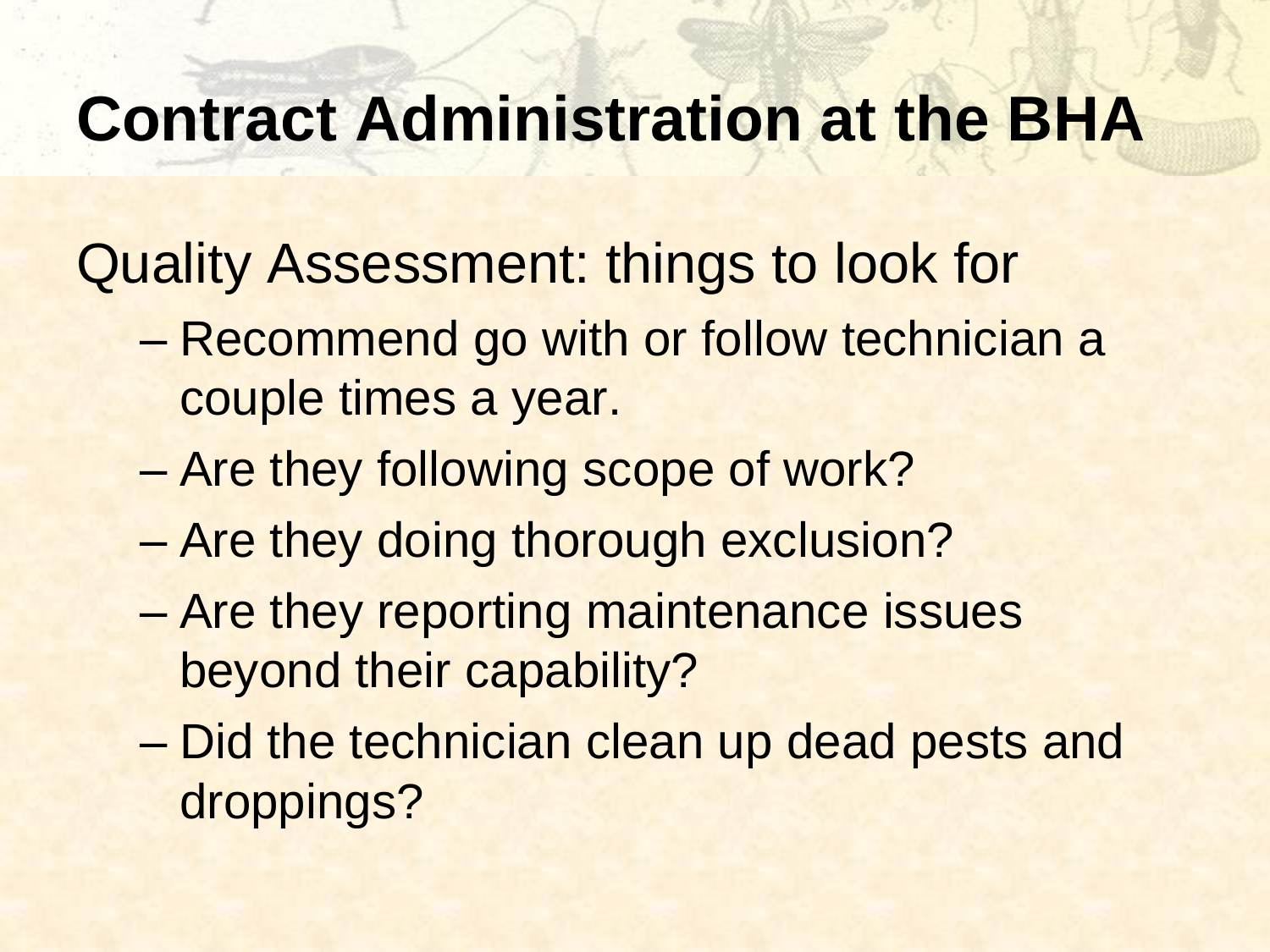Changes to Contract:

- Change orders
- 25% rule
- Money management to extend contract rather than have gaps
- Bedbug issue separate or amended contract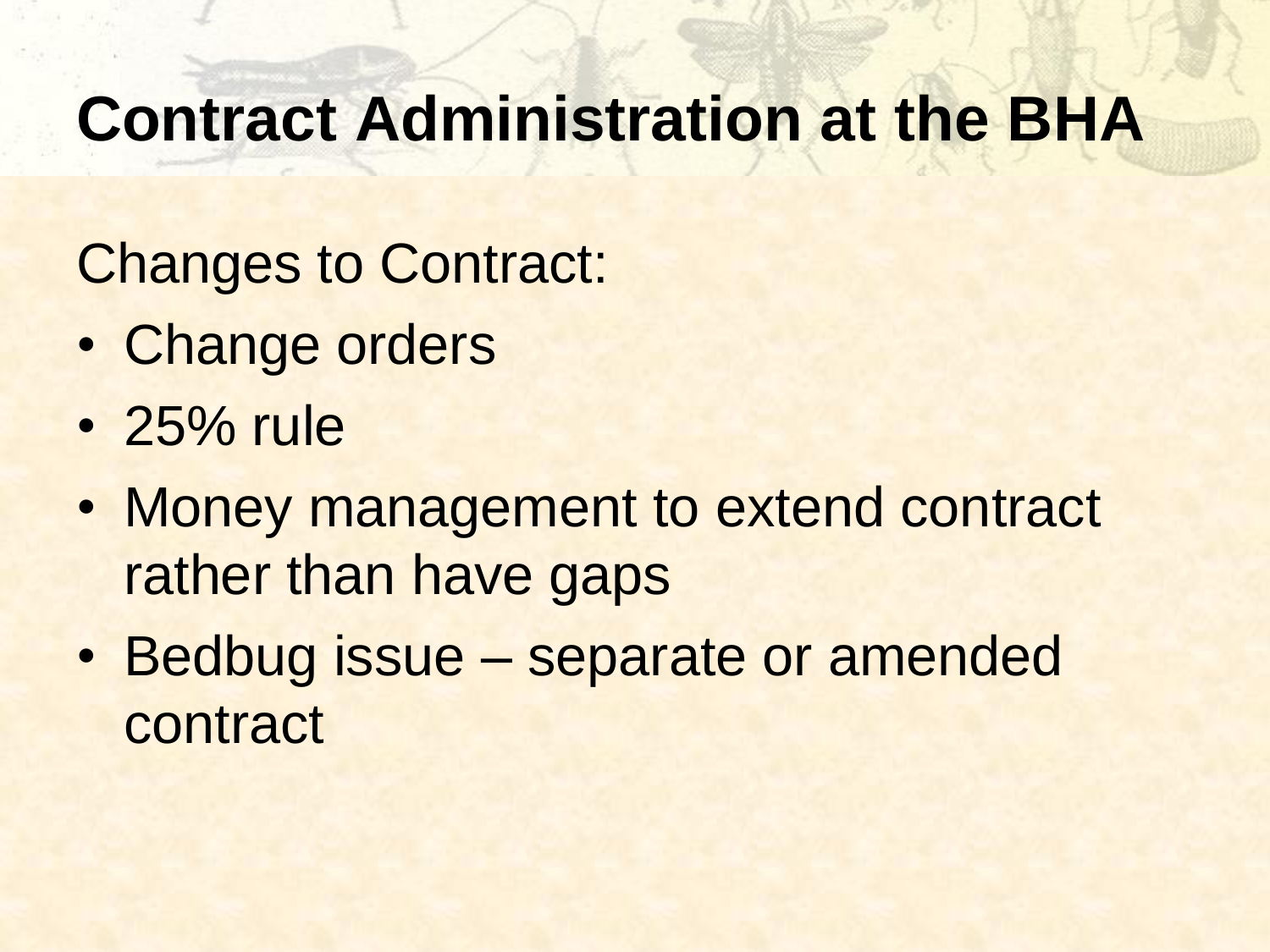### Capital Work:

- When opening up walls need to be aware of impact on IPM
- Digging on site may disrupt pest populations not normally in the units
- Communication between manager and capital project manager is key
- Capital contracts should include IPM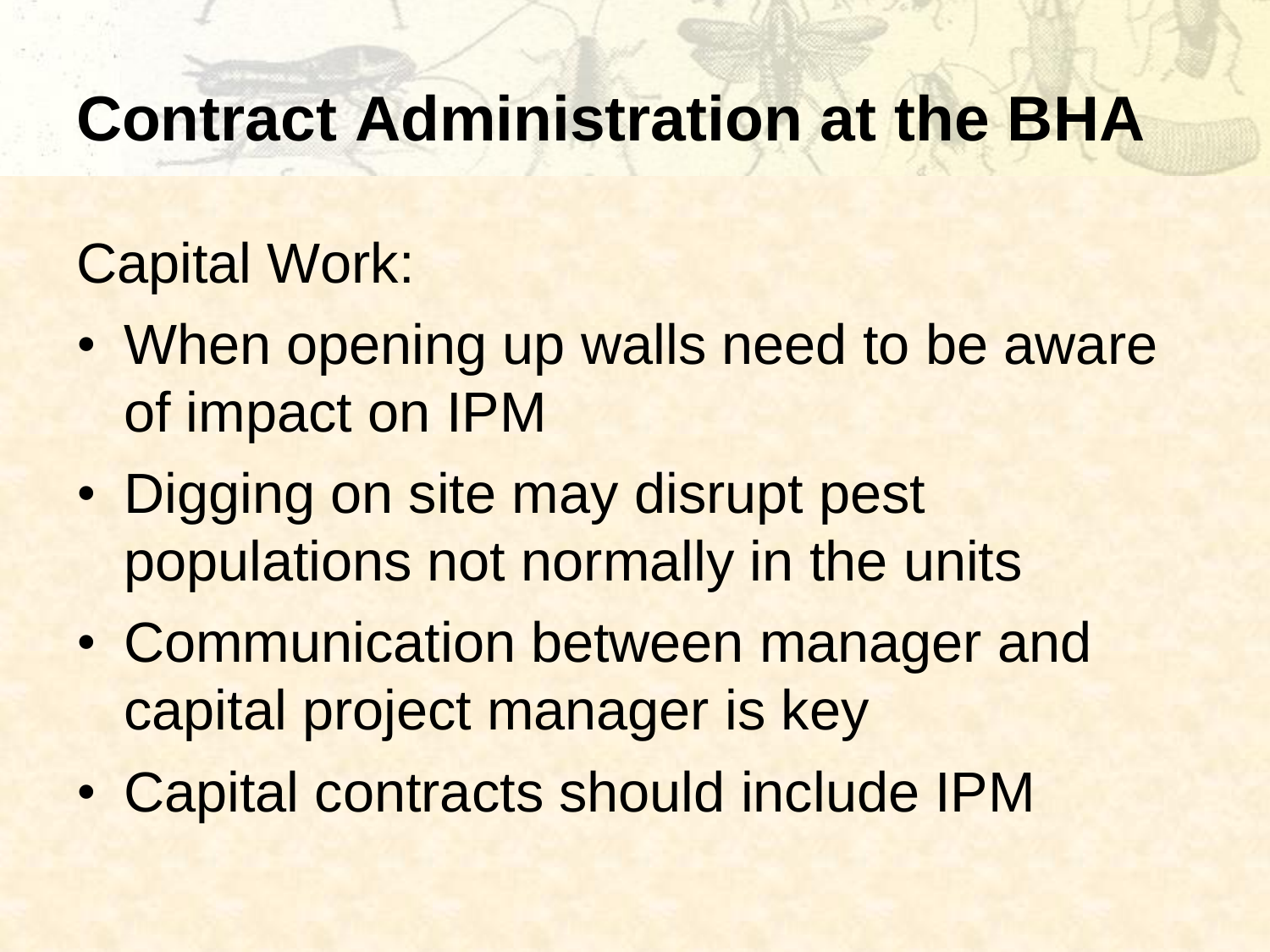What to do if you are not satisfied?

- Speak with pest control company
- If not resolved, speak with ADPM and Dan **Casals**
- Take photographs and document issues
- Notify contractors written
- Do not wait until the invoice comes.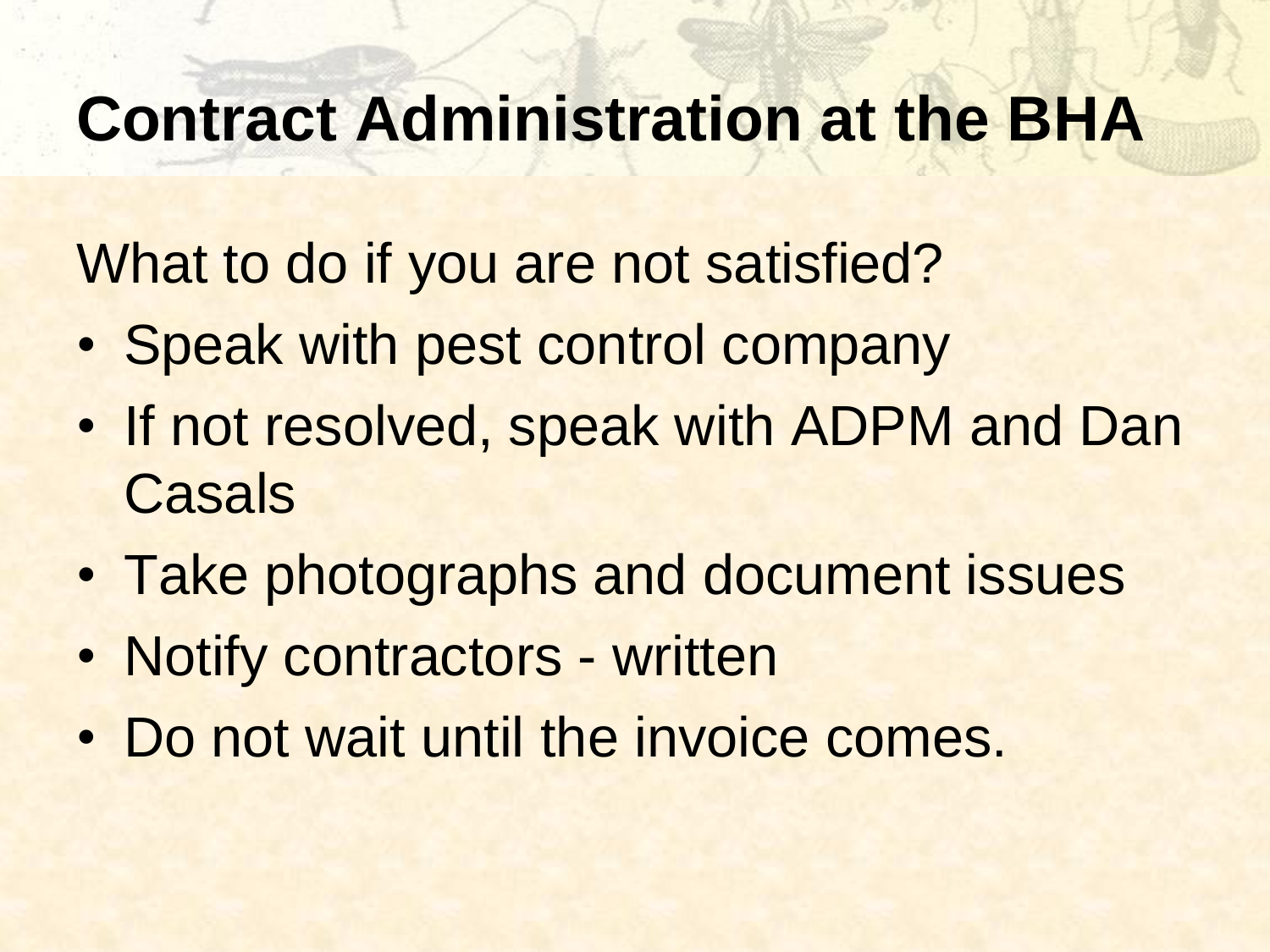### Billing:

- Establish a regular schedule of processing paperwork and ensure timely payment.
- Before paying the invoice go and inspect work.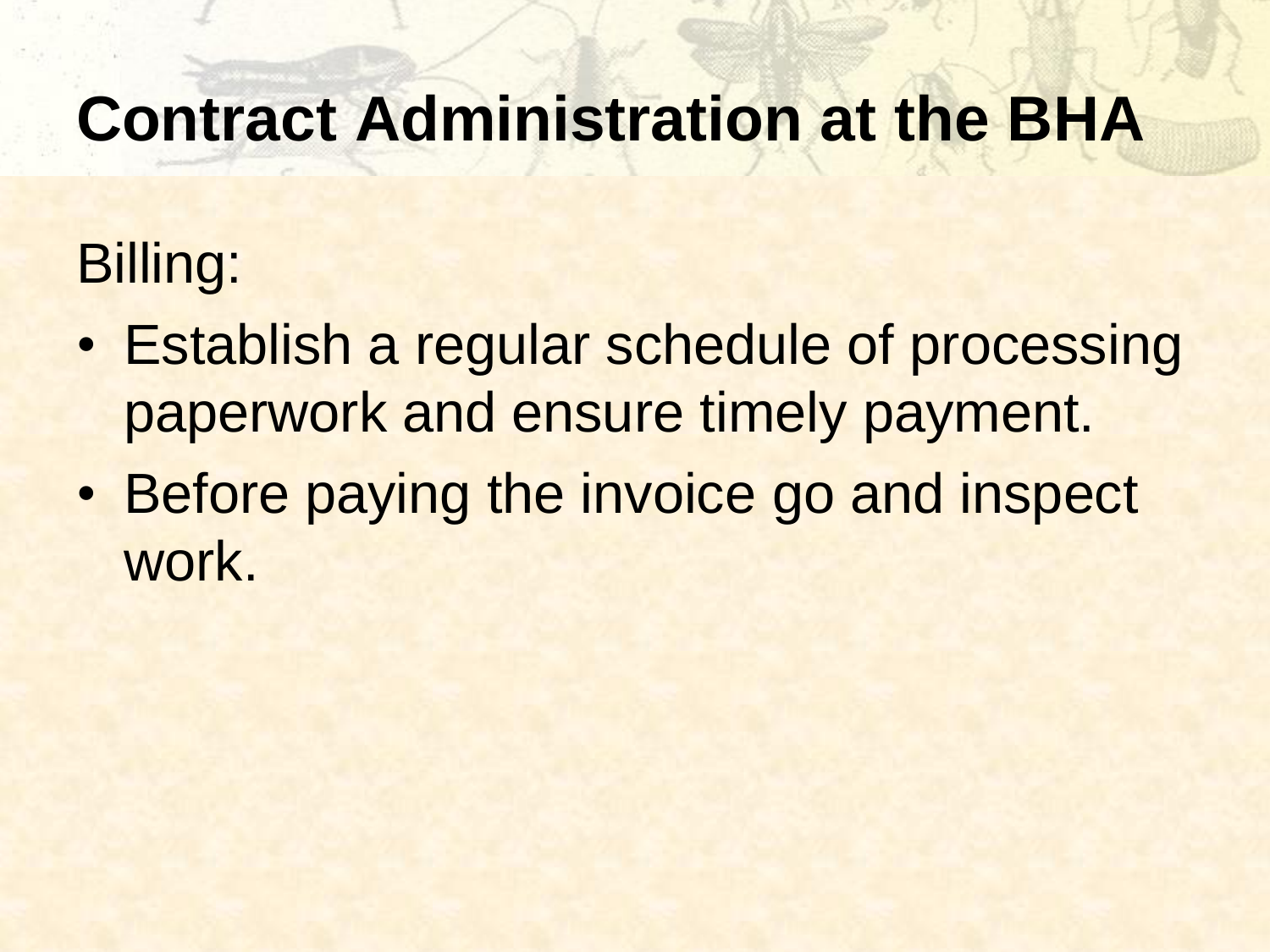Finishing a contract:

- Establish a punchlist
- Make sure you get what you paid for.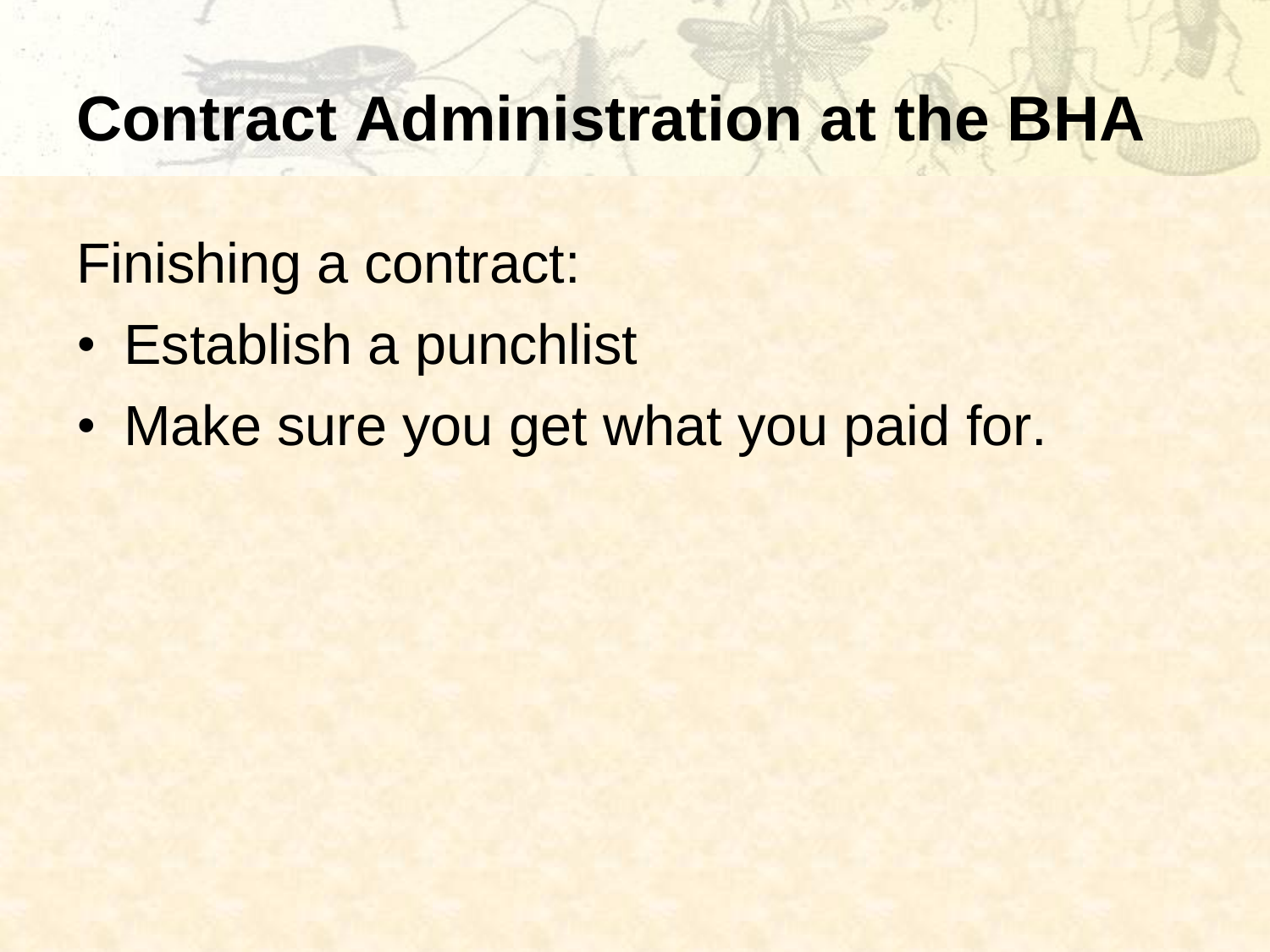### Where to find things:

- In SOP appendices chapter 16 (S:\SOP\SOP Appendices\Chapter 16 - Pests & Mold\Pest Control Specs)
- FAC50, list of vendors, MOU
- IPM Specification, 3 quotation sheets, changes to the state contract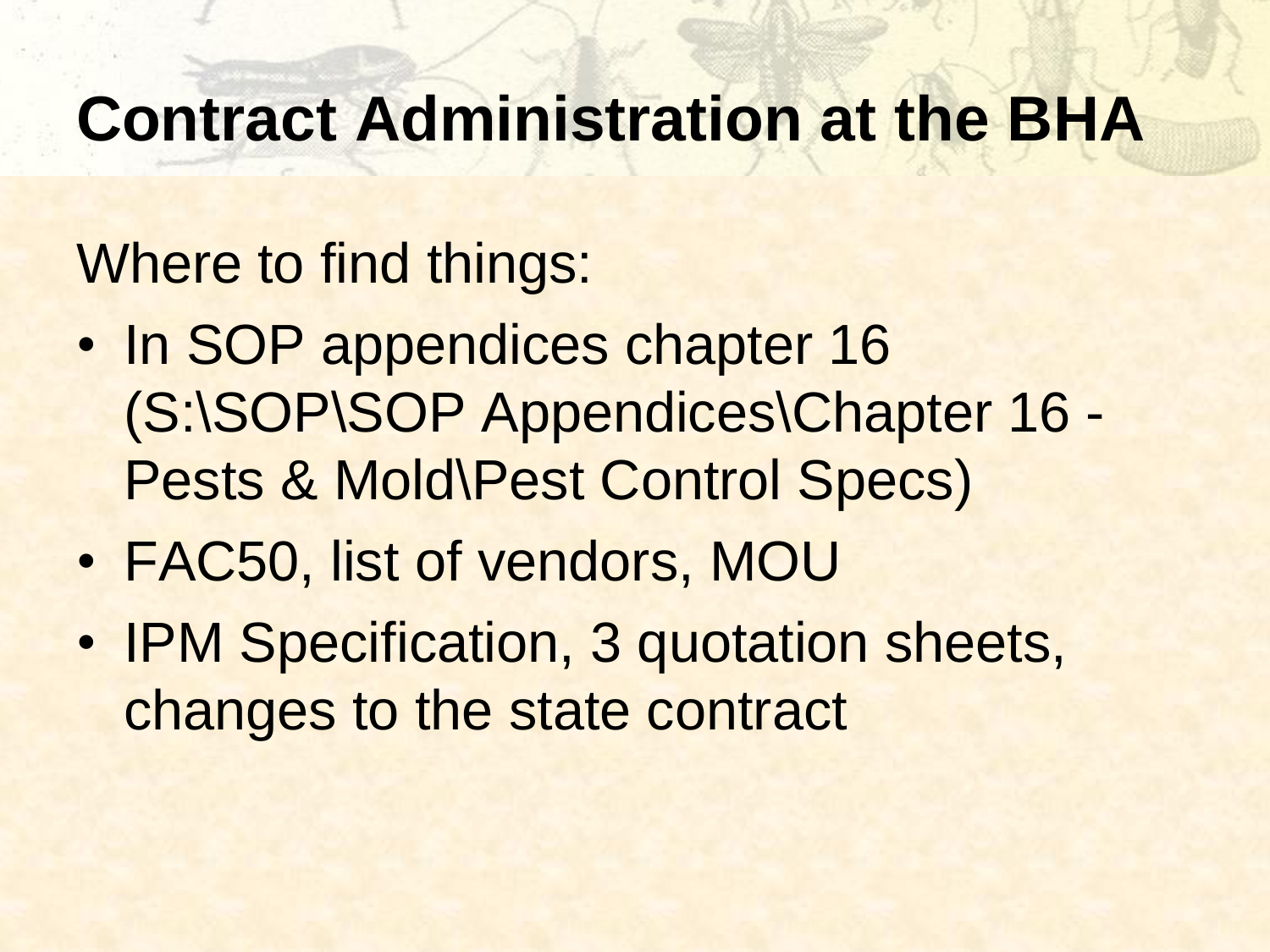Don't do this:

- Don't let money run out.
- Don't do more service calls than is in the contract unless you do a contract/budget revision.
- Don't skimp on bids.
- Don't delay yearly contract.
- Don't set up separate site visits.
- Don't forget common areas, utility rooms, basements and offices.
- Don't extend contract beyond fiscal year.
- Don't delay payment beyond fiscal year.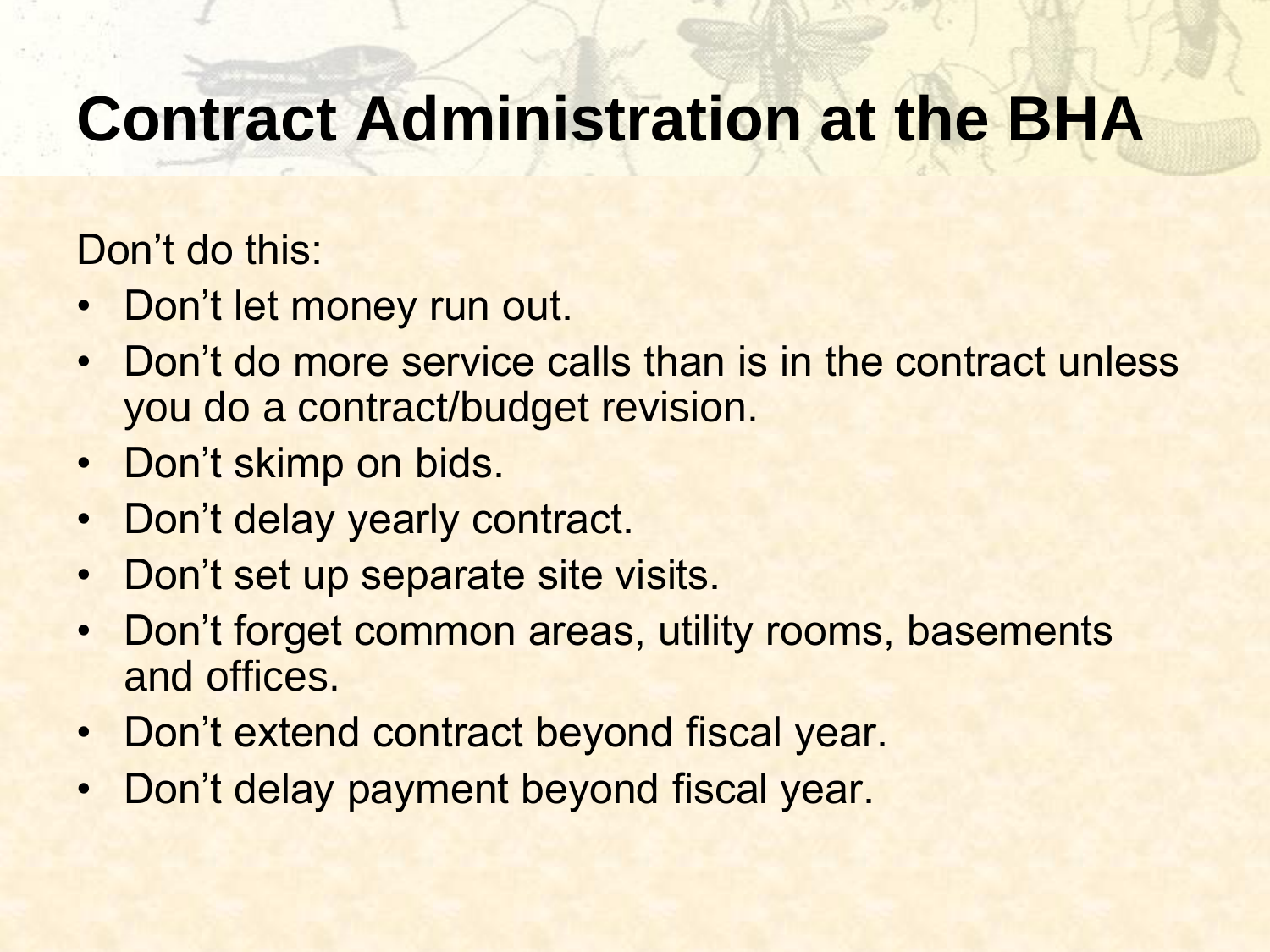Other contracts:

- Snowplowing
- Landscaping
- Painting
- Cleaning
- Xerox machine
- Drain cleaning
- Trash removal
- Generator service
- Fire alarm
- Elevator service